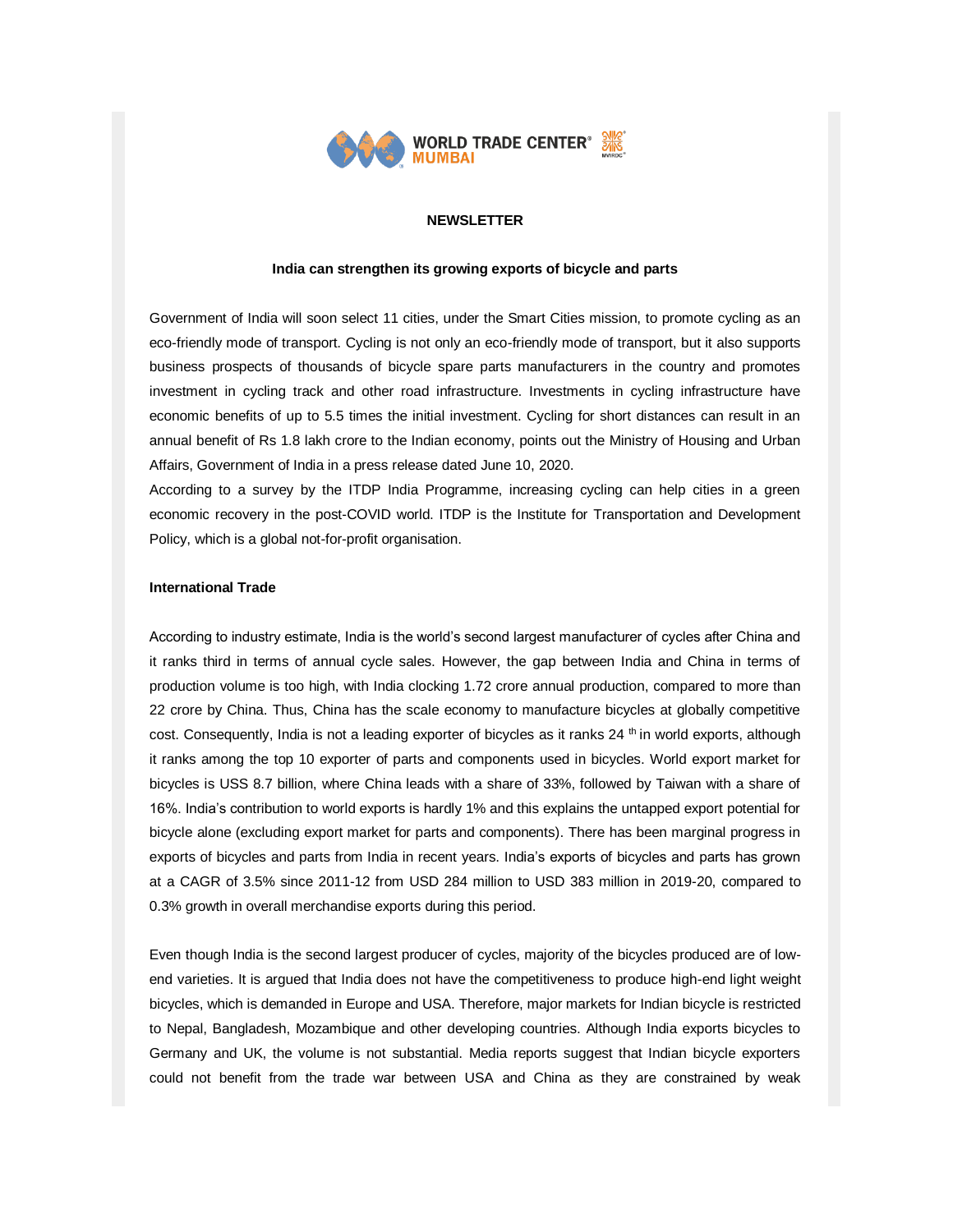infrastructure and poor technology. Industry players expect government support for technology upgradation and availability of raw material at competitive cost. India is said to be dependent on import of 15 critical parts used in manufacturing bicycles. There is a need to promote capacity building among local component manufacturers to produce these parts domestically and reduce reliance on imports.

In order to discourage import of finished bicycles, government imposes 30% customs duty on finished product, while it allows imports of parts and accessories by levying lower duty of 20% on some parts and still lower 10% duty on some critical components. However, it is complained that Chinese manufacturers are supplying bicycles in the Indian market at concessional customs duty by routing them through Sri Lanka. India's imports of bicycles from Sri Lanka almost doubled to USD 23 million in 2018-19 from the previous year.

Despite surge in imports from China and Sri Lanka, India's overall trade balance in the bicycle and components sector improved considerably in the last 10 years. In fact, India became a net exporter of bicycle and components, from net importer. In 2011-12, India had a negative trade balance of USD 96 million, which gradually changed to a positive trade balance of USD 243 million by 2019-20. Specifically, India's imports of bicycles and its parts declined from USD 380 million in 2011-12 to USD 140 million in 2019-20, while exports grew from USD 284 million to USD 383 million during this period. the following table provides a snapshot of key product sub-segments within the bicycle sector where India's trade balance improved since 2011-12.

Going forward, Indian manufacturers should build on the recent gains in exports by enhancing their export competitiveness, especially by focusing in high-end low weight bicycle segments.

#### **Notifications**

**PIB**

- [Extension of due date for furnishing income tax returns and audit reports](https://list.mg2.mlgnserv.com/track/click?u=3d39bef0aed2d0ed40e6a3dacf9bf882&id=d450287c&e=02a4afc680e2b3e1)
- [Prime Minister to inaugurate India Energy Forum](https://list.mg2.mlgnserv.com/track/click?u=3d39bef0aed2d0ed40e6a3dacf9bf882&id=634de978&e=02a4afc680e2b3e1)

imed, or deleted. Verify that the link points to the correct file and location